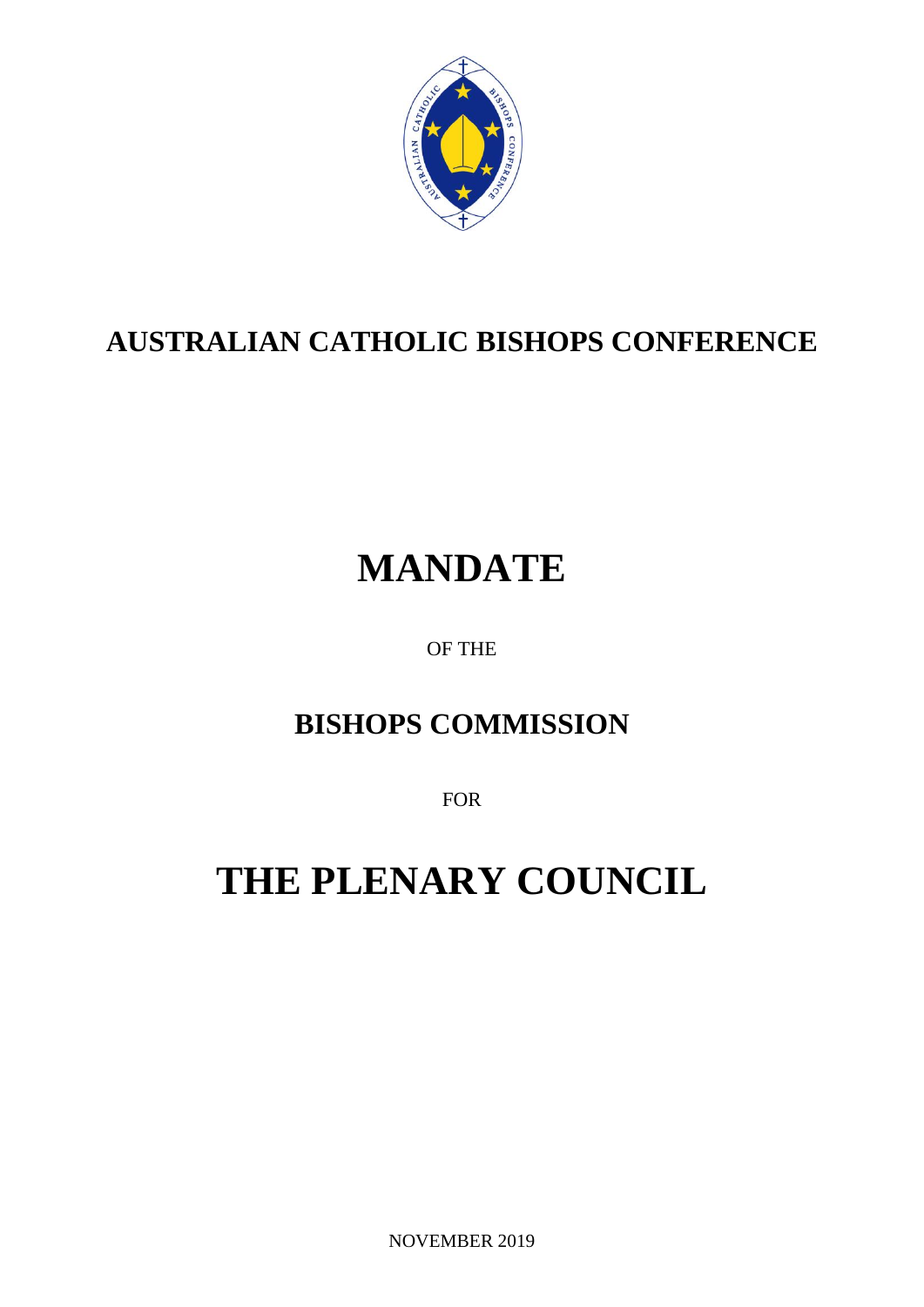#### **Preamble**

At the conclusion of the Jubilee Year 2000, Pope Saint John Paul II encouraged the Church in his Apostolic Letter 'Novo Millennio Ineunte' (2001) to discern what the Spirit has been saying to the Church and to put into practice resolutions and guidelines for action that fit the context and culture of each place (§3). Reflecting on what the Spirit has been saying to the People of God, he exhorted "the Pastors of the particular Churches, with the help of all sectors of God's People", to plan for the future in a collegial way that harmonises among the dioceses the work of pastoral revitalisation (§29).

Pope Francis has encouraged and fostered the same collegiality among bishops and synodality throughout the whole Church. In his address last October commemorating the fiftieth anniversary of the institution of the Synod of Bishops, he stated: "A synodal Church is a Church which listens, which realises that listening 'is more than simply hearing'. It is a mutual listening in which everyone has something to learn. The faithful people, the college of bishops, the Bishop of Rome: all listening to each other, and all listening to the Holy Spirit, the 'Spirit of truth' (Jn 14:17), in order to know what he 'says to the Churches' (Rev 2:7)." Speaking of Ecclesiastical Provinces and Regions, Particular Councils and Conferences of Bishops, the Holy Father went on to observe that, "We need to reflect on how better to bring about, through these bodies, intermediary instances of collegiality, perhaps by integrating and updating certain aspects of the ancient ecclesiastical organisation. The hope expressed by the [Second Vatican] Council that such bodies would help increase the spirit of episcopal collegiality has not yet been fully realised. We are still on the way, part-way there."

The circumstances of the Church in Australia in our time, including the patterns of change that are evident within the community of the Church, the issues confronting the Church in modern multicultural and secular Australia, the increase in entrusting responsibility and leadership of the Church's mission to laity, and even the changing face of the Episcopate, prompt the Church to review, analyse, and discern the signs of the times, to listen anew to the Spirit, and to chart its course into the future.

Accordingly, the Australian Catholic Bishops Conference has decided to celebrate a Plenary Council for the Church in Australia in 2020.

#### **1. Membership and Meetings**

- 1.1. The Commission shall comprise five (5) members as determined by the Conference by-laws.
- 1.2. The Commission shall meet triennially at a time and place of mutual convenience.
- 1.3. The Commission shall meet using communications technology when the agenda or circumstances warrant.

#### **2. Areas of Responsibility**

The Commission promotes the life and mission of the Catholic Church in Australia in overseeing the planning and preparation for the Plenary Council 2020.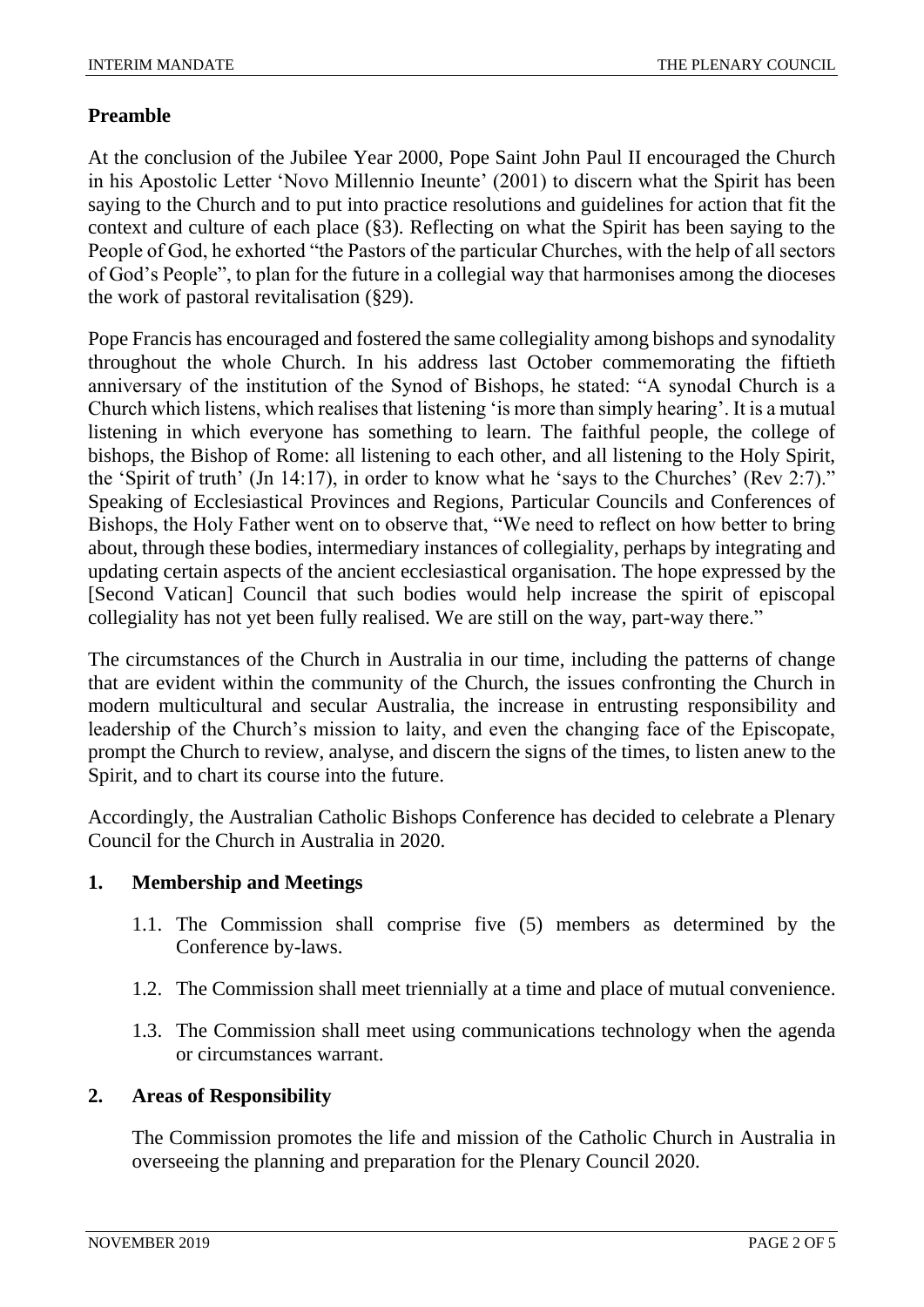#### **3. Particular Functions**

In particular, the Commission performs the following functions:

- 3.1. Clarifying and communicating the purpose of a plenary council, with reference to the provisions of the Code of Canon Law, the intentions of the Australian Catholic Bishops Conference in holding a plenary council, the modes of consultation and participation in preparatory stages, and the composition of the Plenary Council 2020.
- 3.2. Providing advice to Members of Conference regarding methods and processes of consultation and discernment in preparation for the Plenary Council.
- 3.3. Collaborate with the Episcopal Panel for Canon Law to research the canonical norms for a Plenary Council and provide clarity on the Statues, Regulations and other requirements for a canonically valid Plenary Council.
- 3.4. Fostering synodality in the preparation for and celebration of the Plenary Council.

#### **4. Advisory Role**

The Commission advises the Conference and its members on issues that arise in the areas of its responsibility and, where appropriate, makes recommendations for action.

#### **5. Advisory Bodies**

The Commission establishes, in accordance with the mandates in Schedule 1, the following advisory bodies to assist it in its responsibilities:

5.1. Executive Committee for the Plenary Council 2020

#### **6. Relations**

The Commission maintains no formal or informal relations with any bodies.

#### **7. Offices**

The Commission supervises the work of the following offices of its Secretariat in accordance with the mandates detailed in Schedule 2.

#### 7.1. Facilitation Team of the Plenary Council 2020

#### **8. Secretariat**

The Secretariat for the Plenary Council assists the Commission in fulfilling its tasks.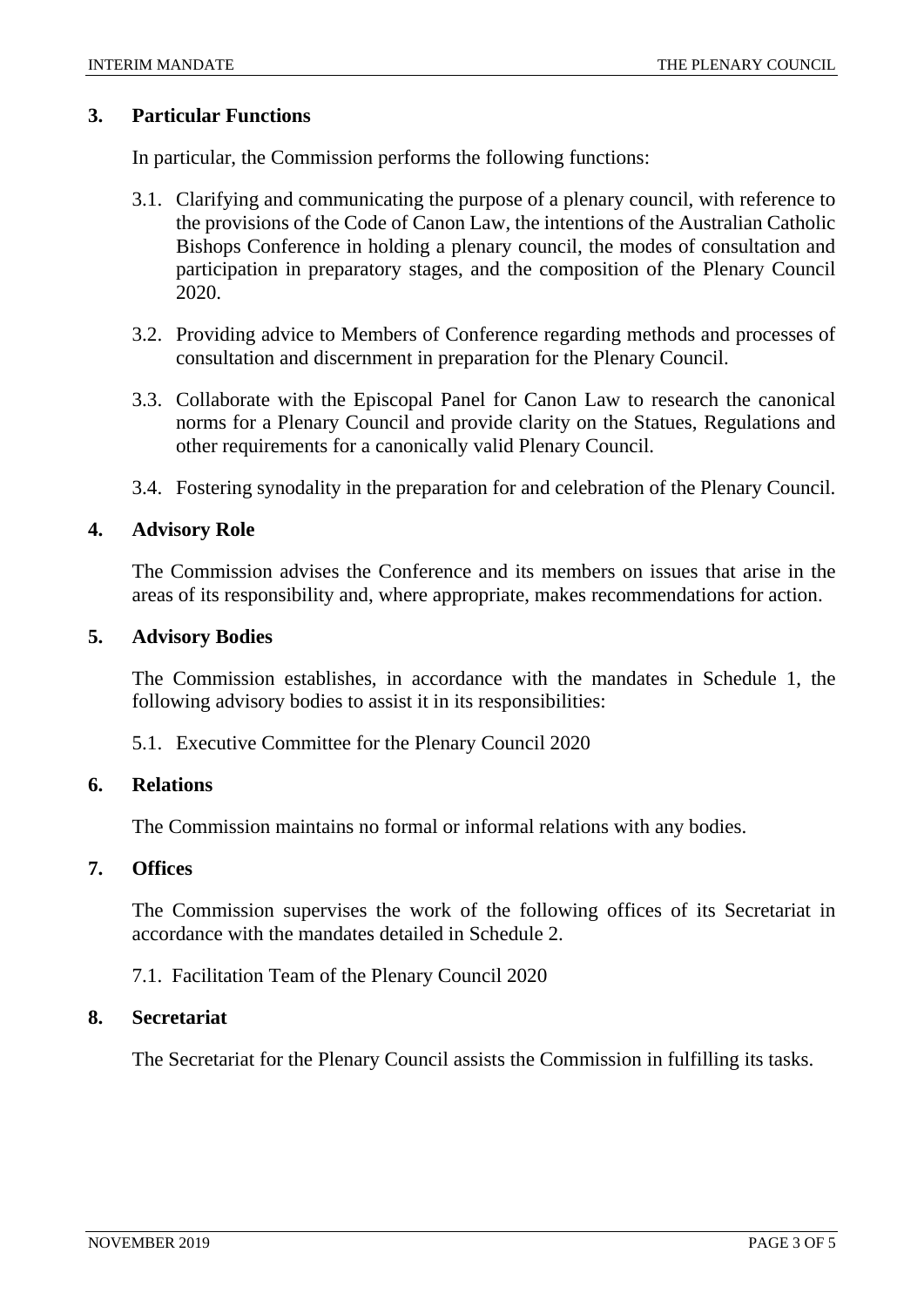### **Schedule 1: Mandates for Advisory Bodies**

| Name:                               | Executive Committee for the Plenary Council 2020                                                                                                                                                                                                                                                                                                                                                                                                 |
|-------------------------------------|--------------------------------------------------------------------------------------------------------------------------------------------------------------------------------------------------------------------------------------------------------------------------------------------------------------------------------------------------------------------------------------------------------------------------------------------------|
| $Area(s)$ of<br>Responsibility:     | The Committee advises the Commission in the promotion of the life and<br>mission of the Catholic Church in Australia in the areas of the planning<br>and preparation for the Plenary Council 2020.                                                                                                                                                                                                                                               |
| Number of<br>Members:               | The Council may comprise up to fifteen (15) members.<br>The Commission Chairman will represent the Commission at all<br>meetings of the Committee and will liaise as required with the<br>Committee Chair in between meetings. Where possible, all Commission<br>members will be present at all meetings of the Committee in order to<br>increase collaboration and communication between the Bishops<br>Commission and the Executive Committee. |
|                                     | The Facilitator of the Plenary Council will provide support at all<br>meetings of the Committee and will liaise as required with the<br>Committee Chair in between meetings.<br>The Committee Chair will ordinarily include the Commission Chairman                                                                                                                                                                                              |
|                                     | and the Facilitator of the Plenary Council in discussions and consult<br>them as part of the process of developing advice to the Commission.                                                                                                                                                                                                                                                                                                     |
| Appointment of<br>Members:          | Following the appointment of members to the Commission at the May<br>Plenary Meeting, the Commission will appoint Committee members for<br>the triennial term and will report these appointments to the Conference<br>at the November Plenary Meeting. The Commission may re-appoint<br>councillors for up to two subsequent terms.                                                                                                              |
| Appointment of<br>the Chairperson:  | The Commission, on recommendation from the Committee, will appoint<br>the Chair for a triennial term from the membership of the Committee.                                                                                                                                                                                                                                                                                                       |
| Frequency and<br>Place of Meetings: | The Committee will meet biannually at a place of mutual convenience.<br>The Committee may meet at other times as required using a variety of<br>communications technology.                                                                                                                                                                                                                                                                       |
| Administrative<br>Support:          | The Secretariat for the Plenary Council will provide administrative<br>support to the Committee.                                                                                                                                                                                                                                                                                                                                                 |